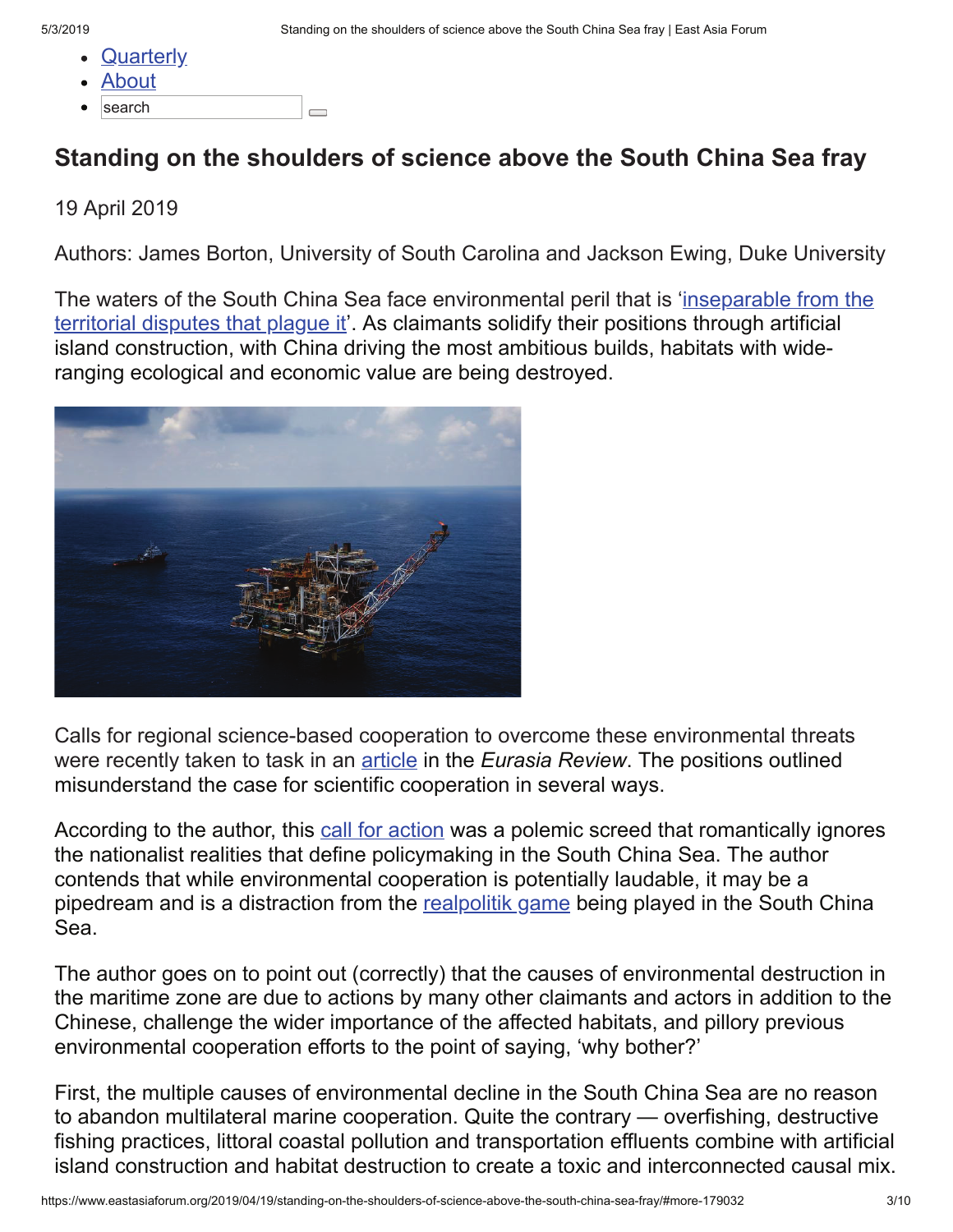Science-based cooperation that seeks to understand relationships among these drivers and bring voices from the multiple claimants to shape resulting research is the apt response.

Second, there is ample evidence for the importance that these habitats have for maritime resources across and beyond the disputed territories. It is through environmental cooperation that this evidence can expand and gain traction throughout claimant communities. Relationships among multiple habitats and organisms are complex and multidirectional, but the core consideration is simple and indisputable: fish, nutrients and other aquatic resources often originate in one jurisdiction — disputed or not — and move to others. Environmental destruction at any point in the chain disrupts ecosystems and the people who depend on them across wider geographies.

Third, environmental cooperation remains the only viable pathway for addressing maritime environmental decline. Despite the author's suggestions to the contrary, it is not too late. Leading marine scientists focussed on the South China Sea measure current irreversible damage, including dredging and filling, at an area of approximately 57 square kilometres. There are at least 3821 square kilometres of reef visible in satellite imagery within the Spratly Islands and nearly 481 square kilometres in the Paracel Islands. Much damage has been done, but that makes the cooperative action more important in the near-term not a non-starter.

There are lessons from the past in how such cooperation might be pursued. From 2002– 2008 the United Nations Environmental Program (UNEP) deployed Global Environment Facility (GEF) funding to spearhead an intergovernmental project inclusive of all of the major South China Sea claimants. Resulting work fostered cooperation among regional scientists, marine experts and policymakers to determine the South China Sea's greatest environmental challenges and map out potential responses.

Efforts to develop cooperative tools and approaches created a space in which trusting working relationships could exist among countries concurrently embroiled in territorial disputes. For Southeast Asian claimants, environmental protection and scientific research were viewed as pathways for engaging China and developing person-to-person connections that could be impactful both for marine ecosystems and wider regional issues. For China, staying attached to the project ensured it remained at the table and created lasting relationships with the GEF and UNEP.

The results varied. Regional networks of environmental institutions, professionals and policymakers developed small-scale projects and agreed to broad principles. Some key issues remained off limits, ultimately leading to contested areas being removed from cooperative efforts and China abstaining from multilateral fishery management efforts. Increasing geopolitical tensions, including that stemming from growing US involvement, curbed project momentum and contributed to its sunset. Environmental destruction and fishery stresses have since amplified, particularly in disputed areas.

Even so, the potential for environmental cooperation to have a material impact and serve as a confidence-building measure remains. The UNEP leveraged this by expressly seeking